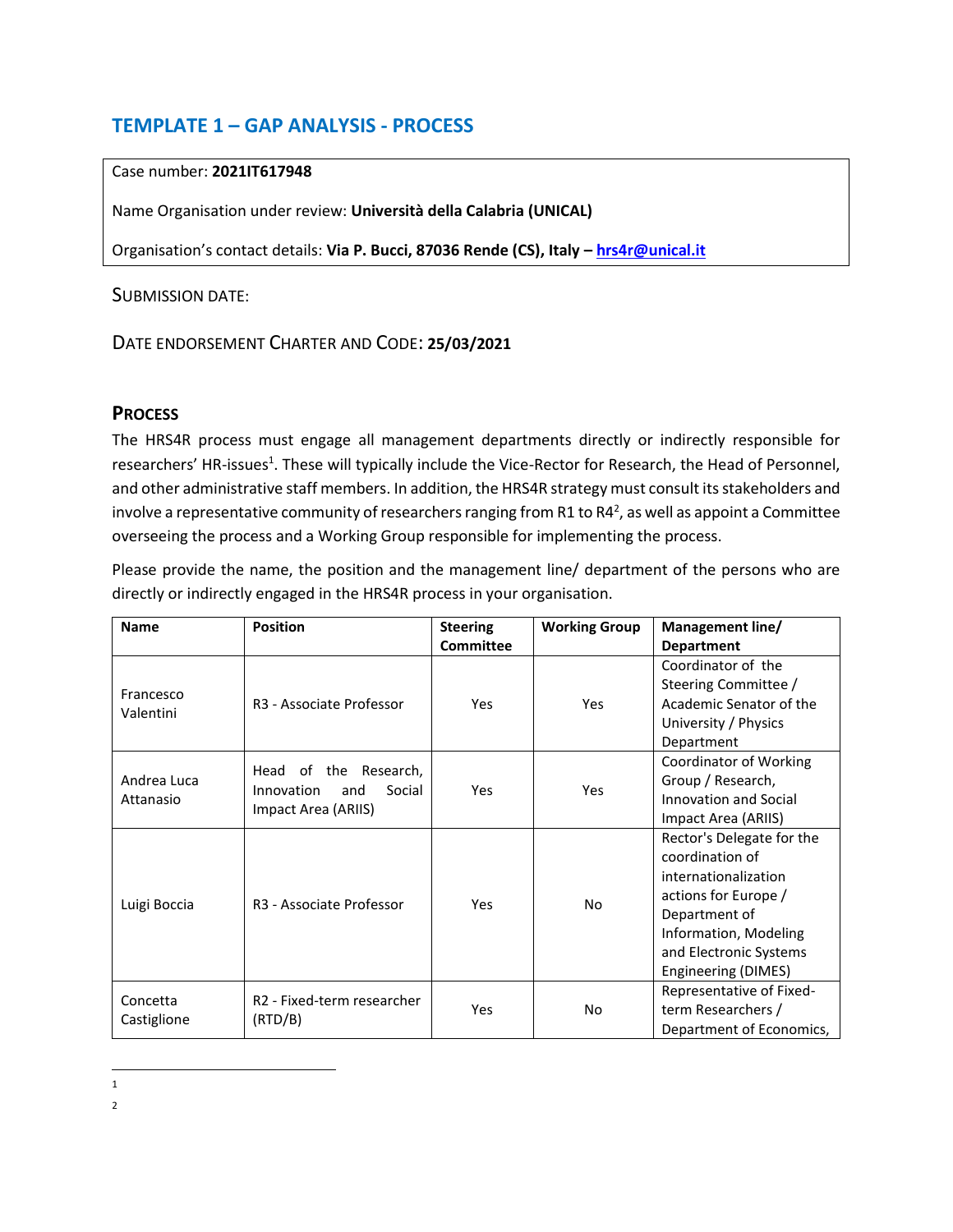|                  |                                      |     |           | <b>Statistics and Financial</b>               |
|------------------|--------------------------------------|-----|-----------|-----------------------------------------------|
|                  |                                      |     |           | Studies (DESF)                                |
|                  |                                      |     |           | Rector's Delegate for PhD                     |
|                  |                                      |     |           | programs/                                     |
| Carmela<br>Maria | R4 - Full Professor                  | Yes | No        | Department of Biology,                        |
| Cerra            |                                      |     |           | <b>Ecology and Earth</b>                      |
|                  |                                      |     |           | Sciences (DiBEST)                             |
|                  |                                      |     |           | <b>Atheneum Quality</b>                       |
|                  |                                      |     |           | Presidium (PQA)                               |
| Domenico         | R4 - Full Professor                  |     |           | Coordinator / Department                      |
| Conforti         |                                      | Yes | No        | of Mechanical, Energy and                     |
|                  |                                      |     |           | <b>Management Engineering</b>                 |
|                  |                                      |     |           | (DIMEG)                                       |
|                  |                                      |     |           | President of the University                   |
|                  |                                      |     |           | Ethics Committee (CEA) /                      |
| Ines Crispini    | R4 - Full Professor                  | Yes | No        | Department of Cultures,                       |
|                  |                                      |     |           | <b>Education and Society</b>                  |
|                  |                                      |     |           | (DiCES)                                       |
|                  |                                      |     |           | Representative of PhD                         |
| Giovanna Crocco  | R1-PhD Student                       | Yes | <b>No</b> | Students / Department of                      |
|                  |                                      |     |           | <b>Business Administration</b>                |
|                  |                                      |     |           | and Law (DiScAG)                              |
|                  | Head<br>οf<br>the<br>Human           |     |           | <b>Human Resources</b>                        |
| Roberto Elmo     | Directorate<br>Resources             | Yes | No        | Directorate (DRU)                             |
|                  | (DRU)                                |     |           |                                               |
|                  |                                      |     |           | Rector's Delegate for the                     |
| Giuseppe Guido   | R <sub>3</sub> - Associate Professor | Yes | No        | Sport / Department of                         |
|                  |                                      |     |           | Civil Engineering (DINCI)                     |
|                  |                                      |     |           | Rector's Delegate for the                     |
| Cesare Indiveri  | R4 - Full Professor                  | Yes | No        | Research / Department of                      |
|                  |                                      |     |           | Biology, Ecology and Earth                    |
|                  | Head of the Statistics and           |     |           | Sciences (DiBEST)<br>Statistics and reporting |
| Sara Laurita     |                                      | Yes | No        |                                               |
|                  | reporting sector                     |     |           | sector<br>Rector's Delegate for               |
|                  |                                      |     |           | monitoring the                                |
|                  |                                      |     |           | implementation of the                         |
| Marco Manna      | R <sub>3</sub> - Associate Professor | Yes | No        | program / Department of                       |
|                  |                                      |     |           | Mathematics and                               |
|                  |                                      |     |           | Computer Science                              |
|                  |                                      |     |           | (DeMaCS)                                      |
| Giancarla Masè   | General Director                     | Yes | No        | General Director (DG)                         |
|                  |                                      |     |           | Representative of                             |
|                  |                                      |     |           | Research fellows /                            |
| Ortensia Parisi  | R2 - Fixed-term researcher           | Yes | No        | Department of Pharmacy,                       |
|                  | (RTD/A)                              |     |           | <b>Health and Nutritional</b>                 |
|                  |                                      |     |           | Sciences (DFSSN)                              |
|                  |                                      |     |           | Rector's Delegate for                         |
|                  |                                      | Yes |           | Kindergarten (Polo                            |
| Simona Perfetti  | R3 - Associate Professor             |     | No        | d'Infanzia) / Department                      |
|                  |                                      |     |           | of Cultures, Education and                    |
|                  |                                      |     |           | Society (DiCES)                               |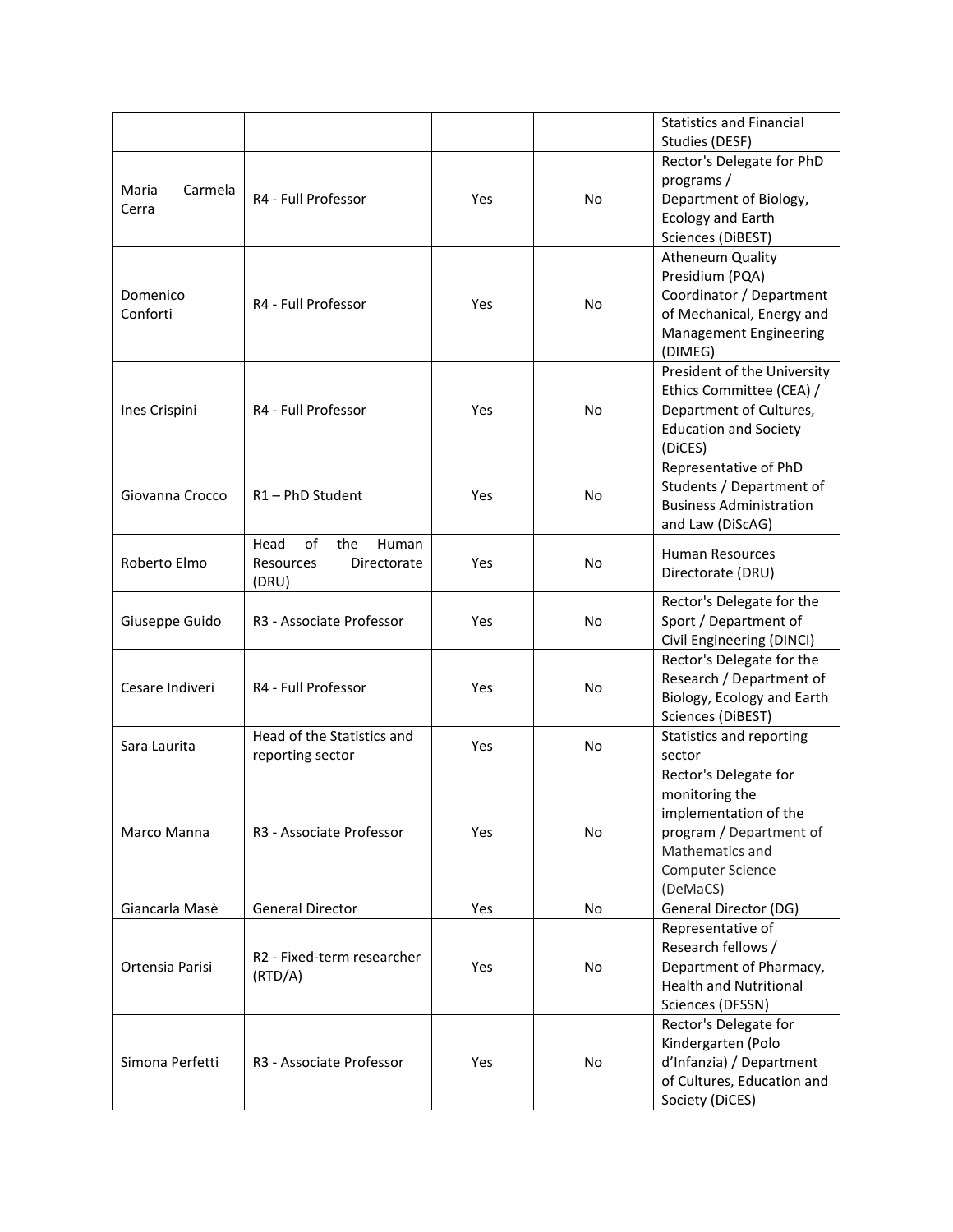| Giovanna Vingelli       | R <sub>3</sub> - Researcher      | Yes       | <b>No</b> | Rector's Delegate for<br>equal opportunities /<br><b>Department of Political</b><br>and Social Sciences<br>(DISPeS) |
|-------------------------|----------------------------------|-----------|-----------|---------------------------------------------------------------------------------------------------------------------|
| Agostino Conforti       | <b>Technical staff</b>           | No        | Yes       | <b>Department of Political</b><br>and Social Sciences<br>(DISPeS)                                                   |
| <b>Ester Corleone</b>   | <b>Technical staff</b>           | No        | Yes       | Research, Innovation and<br>Social Impact Area                                                                      |
| Fiorella<br>De Napoli   | <b>Technical staff</b>           | No        | Yes       | Research, Innovation and<br>Social Impact Area                                                                      |
| Gianfranco<br>Donadio   | <b>Technical staff</b>           | No        | Yes       | <b>Department of Political</b><br>and Social Sciences<br>(DISPeS)                                                   |
| Monica Filice           | <b>Technical staff</b>           | <b>No</b> | Yes       | Research, Innovation and<br>Social Impact Area                                                                      |
| Anna Genovese           | Administrative staff             | No        | Yes       | <b>Human Resources</b><br>Directorate (DRU)                                                                         |
| Loredana Lucia          | <b>Technical staff</b>           | No        | Yes       | Research, Innovation and<br>Social Impact Area                                                                      |
| Anna Piacentini         | <b>Technical staff</b>           | No        | Yes       | Statistics and reporting<br>sector                                                                                  |
| Aldo Presta             | <b>Technical staff</b>           | No        | Yes       | <b>University Communication</b><br>Service                                                                          |
| Francesca<br>Principato | R <sub>2</sub> - Research Fellow | No        | Yes       | Department of<br>Mechanical, Energy and<br><b>Management Engineering</b><br>(DIMEG)                                 |
| Rita Russo              | <b>Technical staff</b>           | No        | Yes       | Research, Innovation and<br>Social Impact Area                                                                      |
| Caterina Vetere         | Administrative staff             | No        | Yes       | Research, Innovation and<br>Social Impact Area                                                                      |

Your organisation must consult its stakeholders and involve a representative community of researchers ranging from R1 to R4<sup>3</sup>, as well as appoint a Committee overseeing the process and a Working Group responsible for the implementation of the HRS4R process.

*The term 'Human Resources' is used in the largest possible sense, to include all researchers (Frascati definition: Proposed Standard Practice for Surveys on Research and Experimental Development, Frascati Manual, OECD, 2002) disregarding the profile, career' level', type of contract etc. etc.* 

*For a description of R1-R4, see*  <https://euraxess.ec.europa.eu/europe/career-development/training-researchers/research-profiles-descriptors>

Provide information on how the above groups were involved in the GAP analysis.

|  | Stakeholder group | <b>Consultation format</b> | Contributions |
|--|-------------------|----------------------------|---------------|
|--|-------------------|----------------------------|---------------|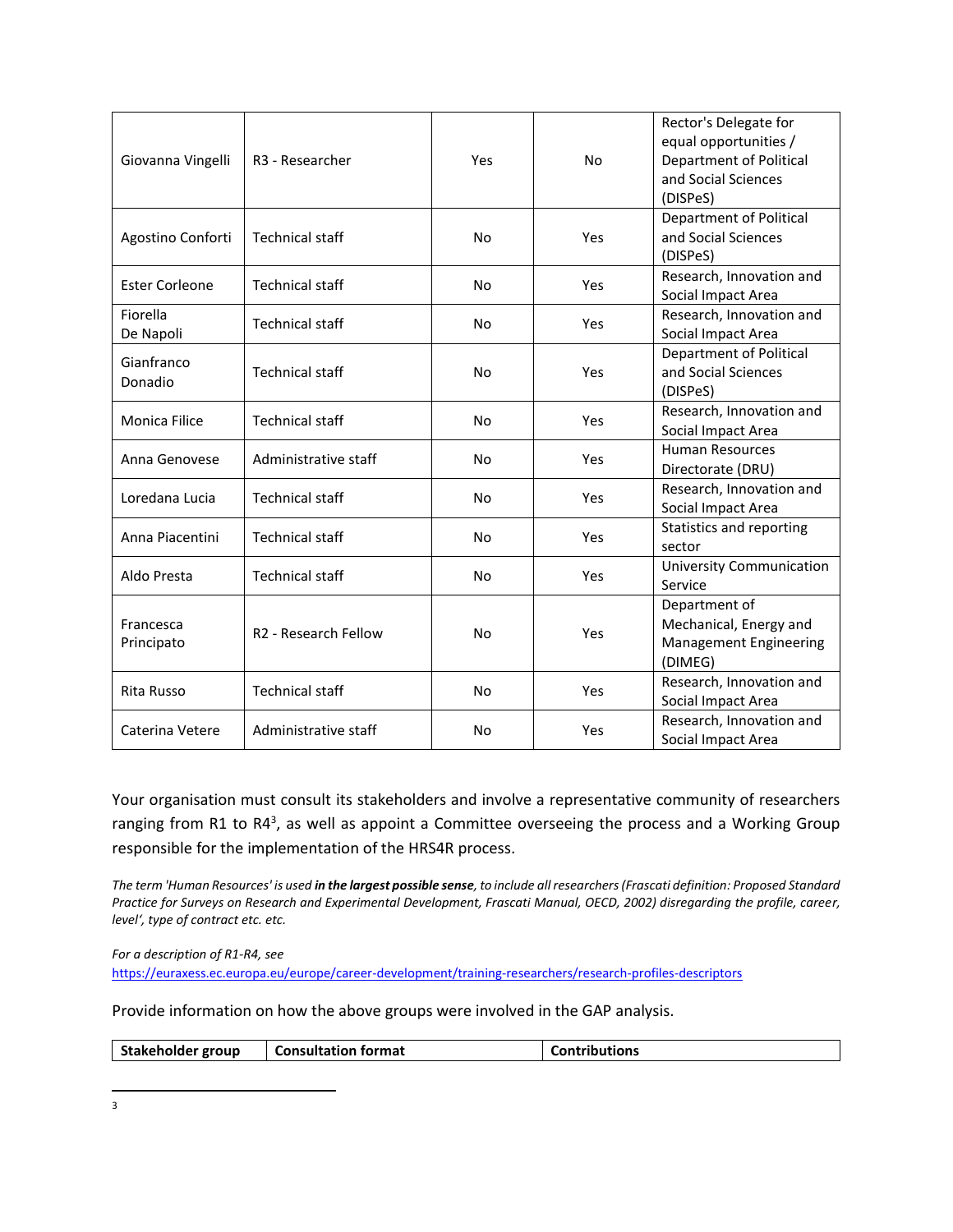| Governance                                 | By including representatives in the<br>Steering Committee.                                                                                                                                                                                                                                                                                                                                  | Contribution to the activities of the<br>Steering Committee and the editing of the<br>GAP analysis document and Action Plan.                                                                                                                                                                                                                                                                                                                                                                                                                                                                                                                                                                                                                                                                                                                                                                                                                                                                                                                                                                                                                                                                                                            |
|--------------------------------------------|---------------------------------------------------------------------------------------------------------------------------------------------------------------------------------------------------------------------------------------------------------------------------------------------------------------------------------------------------------------------------------------------|-----------------------------------------------------------------------------------------------------------------------------------------------------------------------------------------------------------------------------------------------------------------------------------------------------------------------------------------------------------------------------------------------------------------------------------------------------------------------------------------------------------------------------------------------------------------------------------------------------------------------------------------------------------------------------------------------------------------------------------------------------------------------------------------------------------------------------------------------------------------------------------------------------------------------------------------------------------------------------------------------------------------------------------------------------------------------------------------------------------------------------------------------------------------------------------------------------------------------------------------|
| Administrative &<br><b>Technical staff</b> | By including representatives in the<br>Working Group.<br>The administrative & technical staff<br>involved in the issues related to the<br>academic career and in supporting<br>research activities has provided a<br>significant overview of the practices<br>and current state of the art concerning<br>the 40 principles of the European<br>Charter and Code for Researchers<br>$(C&C)$ . | Contribution to the activities of the<br>Working Group and the editing of the GAP<br>analysis document, OTM-R checklist and<br>Action Plan.                                                                                                                                                                                                                                                                                                                                                                                                                                                                                                                                                                                                                                                                                                                                                                                                                                                                                                                                                                                                                                                                                             |
| Community of<br>Researchers<br>(R1 to R4)  | • By including representatives in the<br><b>Steering Committee and Working</b><br>Group.<br>Participation in meetings and<br>٠<br>HRS4R Workshop.                                                                                                                                                                                                                                           | Compilation of Internal Survey<br>and<br>contribution to the editing of the GAP-<br>analysis document.                                                                                                                                                                                                                                                                                                                                                                                                                                                                                                                                                                                                                                                                                                                                                                                                                                                                                                                                                                                                                                                                                                                                  |
| Focus Groups (FGs)                         | Participation in periodic meetings.<br>٠<br>Compilation of self-assessment<br>matrix related to the 40 principles<br>of C&C.<br>Sharing documents and<br>٠<br>contributions and stimulating<br>discussion within the academic<br>community.                                                                                                                                                 | Steering Committee and Working Group<br>members have been divided into six Focus<br>Groups (FGs): four of them, FGs 1-4,<br>related to the thematic areas of the C&C,<br>FG5 on the Action Plan and FG6 on<br>communication strategy.<br>The FGs worked to make a qualitative<br>evaluation on researchers' perception of<br>the implementation of the principles of<br>C&C.<br>FGs 1-4 analyzed in detail strategies and<br>policies on human resources involved in<br>research activities at UNICAL, and verified<br>consistency with the principles of C&C,<br>taking into account the constraints<br>imposed by the current national<br>legislation; the output of this analysis has<br>been collected in a self-assessment matrix.<br>Based on the critical points identified<br>through the self-assessment matrix, a<br>survey for the entire academic community<br>has been fine-tuned.<br>FGs 1-4 also contributed to the editing of<br>the GAP analysis and OTM-R checklist.<br>FG5 designed and drafted the Action Plan,<br>on the basis of the outcomes of the GAP<br>analysis and made sure that the Action<br>Plan was perfectly integrated with the<br>Strategic Plan and the Gender Equality<br>Plan of the university. |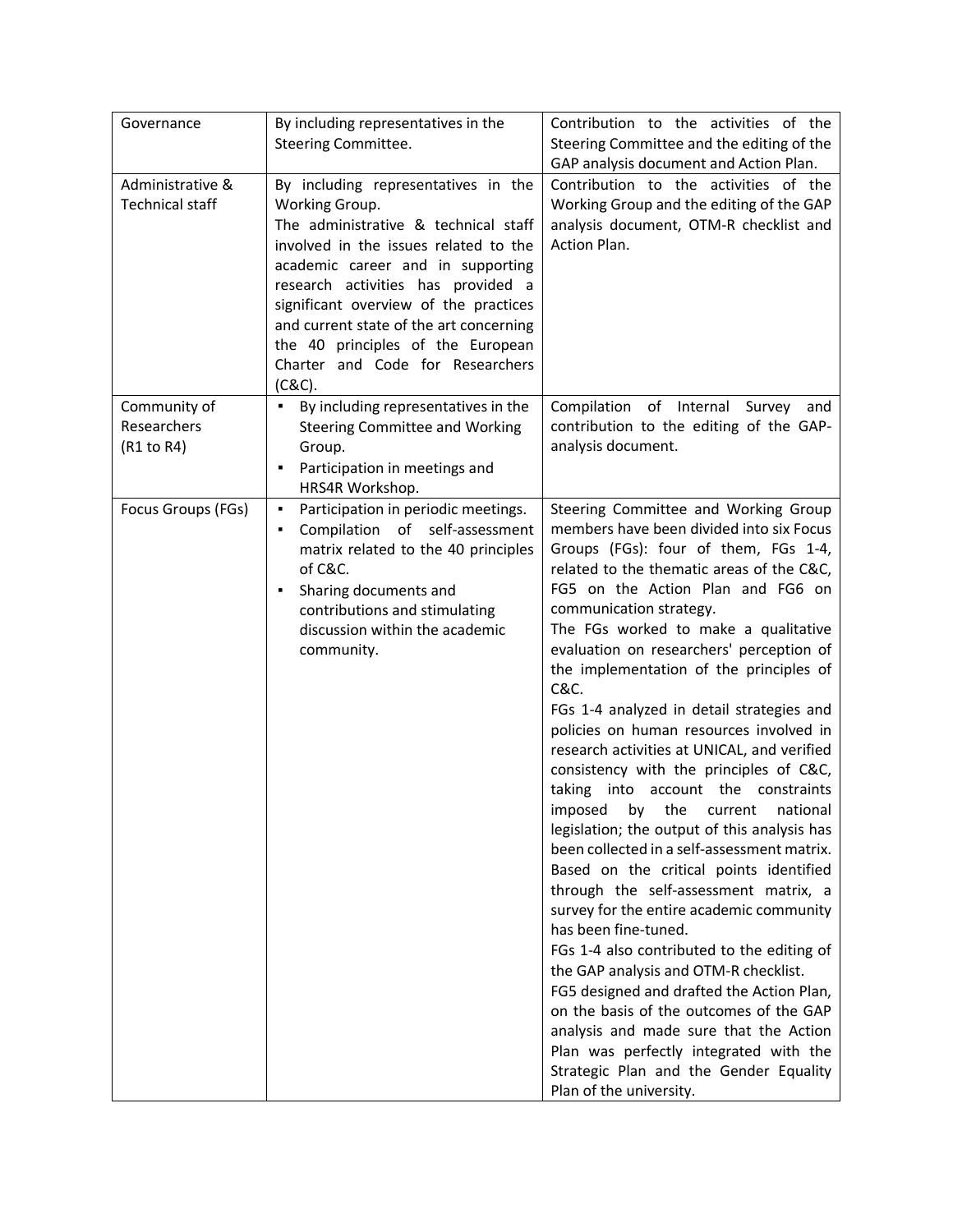|             |                                                                                                                                                                                              | FG6<br>designed<br>coordinated<br>the<br>and<br>communication strategy which supported<br>the development of the activities, through<br>a massive advertisement and awareness<br><b>UNICAL</b><br>both<br>campaign,<br>towards<br>researchers and the general public.                                                                                                                                                                                                                                                                                                        |
|-------------|----------------------------------------------------------------------------------------------------------------------------------------------------------------------------------------------|------------------------------------------------------------------------------------------------------------------------------------------------------------------------------------------------------------------------------------------------------------------------------------------------------------------------------------------------------------------------------------------------------------------------------------------------------------------------------------------------------------------------------------------------------------------------------|
| "RED Team"  | Interviews to test the draft of the<br>internal survey.                                                                                                                                      | The RED Team includes a group of 20<br>researchers, involved to test the draft of<br>the internal survey (before the submission<br>to the whole academic community). In<br>addition to self-nominations, the group<br>was structured following the criteria of<br>representation of the different scientific<br>research areas, experience and gender<br>balance: all university departments and all<br>research positions were involved.<br>RED team members also gave a relevant<br>contribution to the activities of the FGs<br>and editing of the GAP analysis document. |
| "BLUE Team" | Participation in meetings.<br>٠<br>Dissemination<br>of the<br>relevant<br>information within the<br><b>UNICAL</b><br>departments and promotion of the<br>compilation of the internal survey. | The BLUE Team includes a group of Young<br>Researchers (R1-R2) selected following the<br>criteria of representation of the different<br>scientific research areas, departments and<br>gender balance, involved to encourage<br>stimulate<br>and<br>and<br>senior<br>young<br>researchers to participate in HRS4R events<br>and answer the internal survey.                                                                                                                                                                                                                   |

Please describe how was appointed the **Committee** overseeing the process: Please describe how the Committee overseeing the process was appointed and how it worked (meetings, decisions, etc.).

UNICAL, aware that HRS4R is a long-term commitment covering several years, including joint efforts and coordination with various internal and external stakeholders, has collected the information needed through a collaborative approach, with the consultation and involvement of the stakeholder's groups. For this purpose, UNICAL has appointed a Steering Committee, overseeing the process, by a **Rector Decree n. 431/2021 dated 8-3-2021**. The composition of the Steering Committee has been structured taking into consideration the views of the Governance and the stakeholders and ensuring a wide representation of the whole academic and research community, including PhD students and early-stage researchers, paying always attention to the gender balance. Steering Committee is coordinated by a member of the Academic Senate (former Rector's Delegate for Research Planning) and is composed of representatives of the governing bodies, the University research community (independently from career level and contract types), as well as of the administrative structures involved in the researchers' career issues and in supporting research activities. During the implementation phase, the Steering Committee will be integrated by additional members, already indirectly involved in the initial phases of the HRS4R process.

The Steering Committee is responsible for the application process for the "HR Excellence in Research Award" and coordinates all activities to develop the GAP analysis, OTM-R checklist, and Action Plan processes.

The initial phase of the activities has been oriented at providing an overview of the current state and practice under the 40 principles listed under the four thematic headings of the C&C. This preliminary work has helped to identify how UNICAL rates its performance about the 40 principles of the C&C and to find what corresponding gaps are